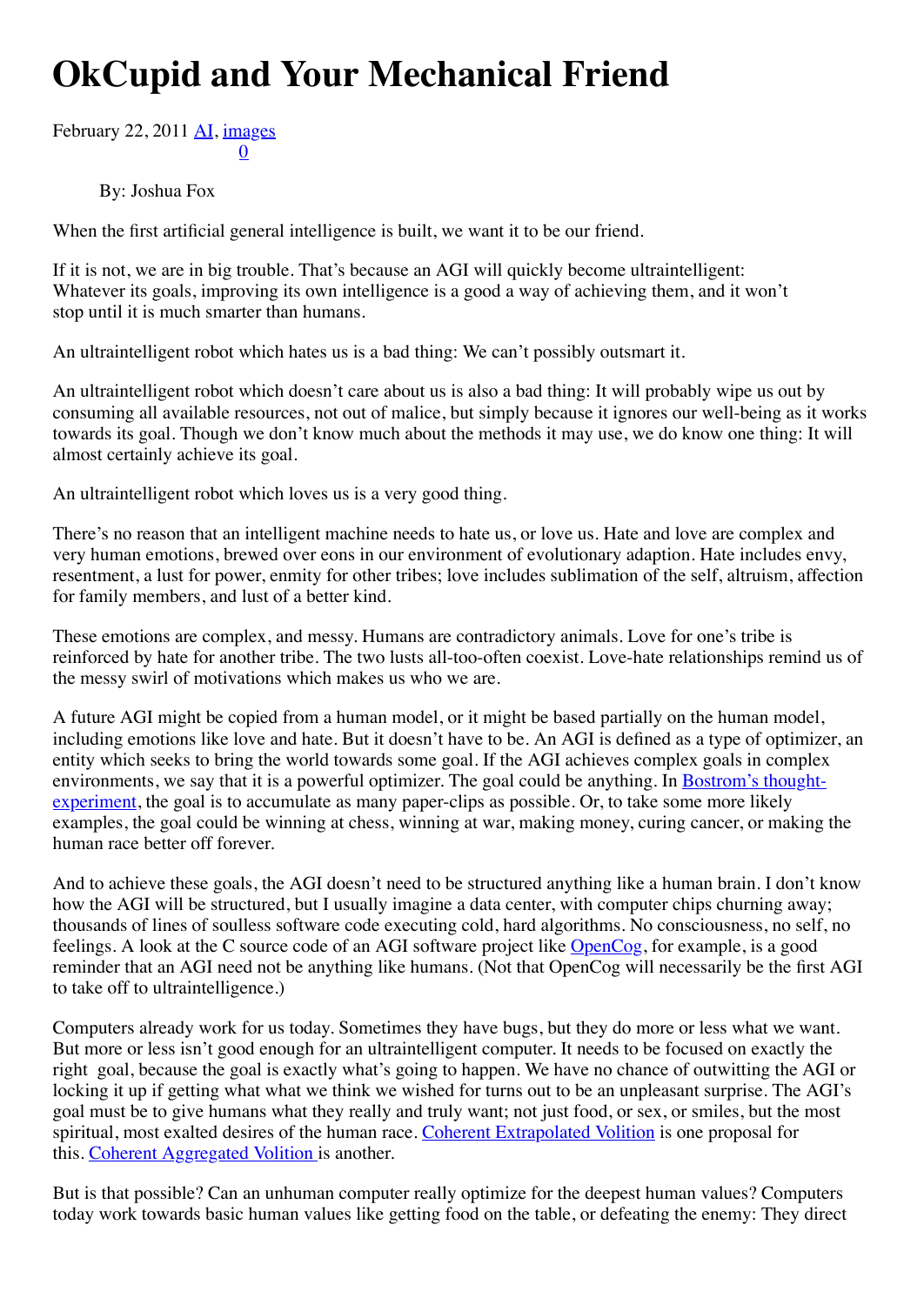the food supply chain and target weaponry. But can AGIs really optimize towards the most sublime, most meaningful, human values like love, creativity, freedom, exploration, growth, and happiness?

Sure they can. It already happens today.

Look at OkCupid, the dating site which built its reputation with a statistics-aware blog. OkCupid's software has the goal of increasing love in the world. It's not AGI, but it has some fancy narrow AI, and makes a good example of a machine which optimizes for one of humanity's deepest desires.

OkCupid's not perfect, but I think that on balance it adds love to the world, rather than decreasing it.

It's nothing but a heartless automaton spinning away on the CPU's, and yet it helps us achieve towards one of humanity's most important values, just a little.

A short digression on the topic of goals: An intelligence works to its goals, but these need not be the true goals of its creators. The real metric for the OkCupid software is not actually love; it works hard to maximize the number of couples which get together in relationships or marriage; the software can't measure true love. This works fine for a narrow AI, but an ultraintelligent OkCupid with that metric would tweak humanity's brains to pair off on the spot, love be damned. This is a problem with the goal, not with the optimization power of the intelligence. When, in coming decades, an AGI is ultimately built, we need to specify its goals to be exactly what we want, not an approximation.

Pairing people off is the algorithm's direct goal. But the high-level goal for which the software was built is to make the founders some money, and in fact, they sold out for a nice bundle. But the software need not know that. Like any optimizer, it works towards the end-goal which is set for it, not a goal which it figures out for itself

OkCupid is already superhuman in some ways. It can match up a lot more couples than any human matchmaker, and for a lot less money–the denomination of our resources–than any number of human matchmakers. Still, it's not an AGI: It does not have a flexible, general intelligence. We can hope for a future OkCupid with the smarts of a human and beyond, one which would do a far better job than the machines of today. On the other hand, might it be that heartless software will hit a hard ceiling in the realm of love? Maybe only an entity with emotions, with feelings, with the complex mix of quirks which make us human, could truly excel as a Yenta?

Yet an optimizer doesn't need to be what it optimizes. Software which optimizes petroleum production schedules is nothing like the systems which actually run the oil company. Optimizers process variables which have been carefully extracted from the systems being optimized.

On the other hand, some optimizers do simulate: They run a copy of the system being optimized. The copy can be simplified, or a full emulation. Some software today does this, and even humans mirror the thoughts of other humans in their minds to try to figure out what they want. An ultraintelligent AGI could simulate humans. But even this machine doesn't need to be human. The simulations can run in a tiny part of its mind, toy worlds for it to observe, while it looks on from above, the god of its own internal domains, charting the best path to its goals using whatever incomprehensible and perhaps very unhuman mental architecture it may have.

Remember, OkCupid is bringing love to humans, not to itself. A digger digs holes for humans, it doesn't need a basement. An travel search engine finds the cheapest flight for you; it's staying put. Don't be egocentric: Just because you have some personal goals–life, love, creativity, exploration, whatever–doesn't mean that the AGI has the same ones for itself. The AGI has whatever goal it's been designed with, or which it stumbled into as the result of bugs. If the goal is to help humans, all the better for us.

To paraphrase Eliezer Yudkowsky in an H+ Magazine article: [It doesn't love you; it doesn't hate you](http://singinst.org/AIRisk.pdf); it's just doing a great job of making your life much, much better.

Your mechanical friend can be your friend and stay mechanical through and through, and that's a good thing. Do you really want your ultraintelligent servant to get personally involved? Yenta in Fiddler on the Roof was enough trouble, even when trying to help; now, imagine her a million times smarter than you. Humans are